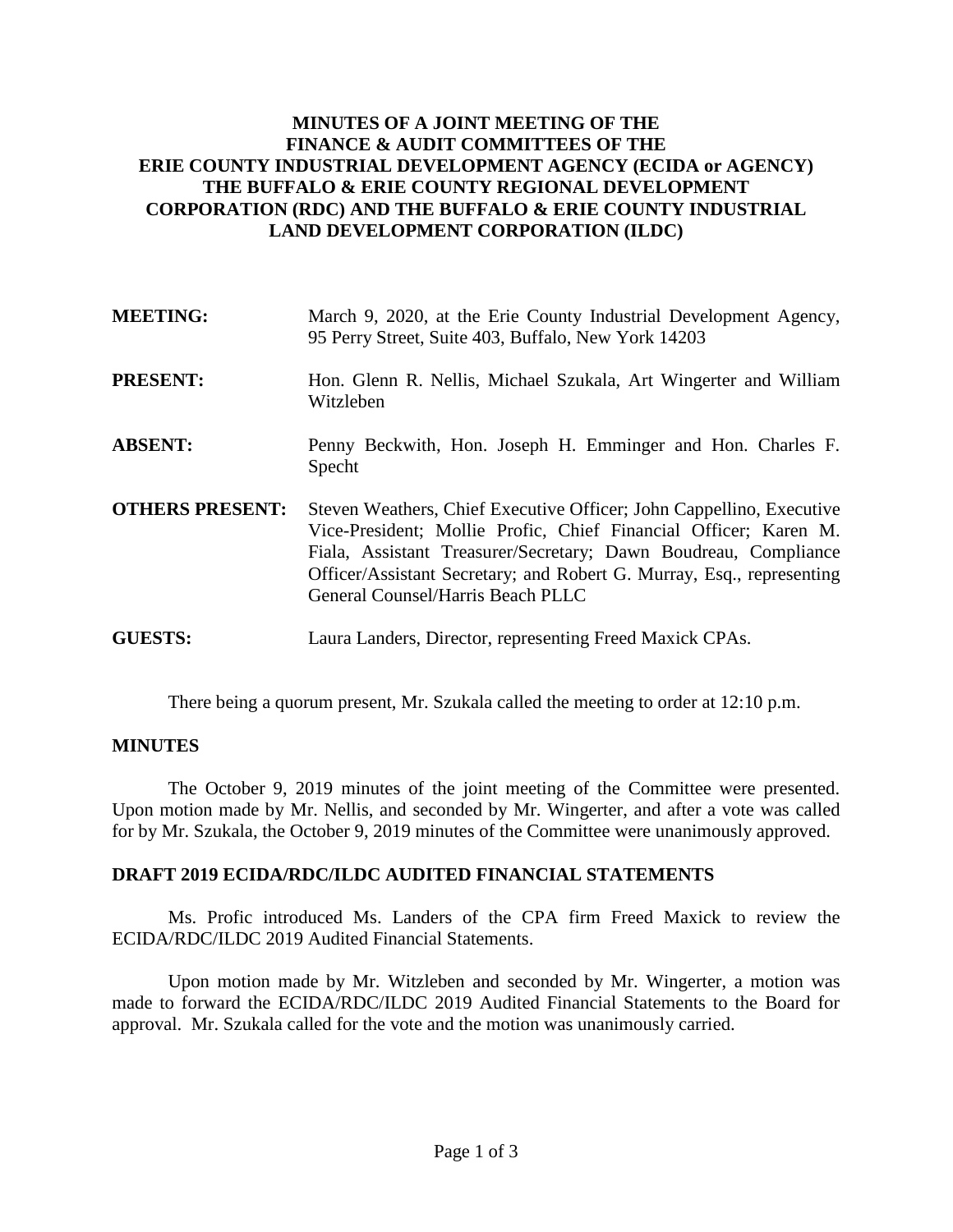#### **2019 PAAA ANNUAL REPORT**

Mr. Szukala introduced the report. Upon motion made by Mr. Witzleben and seconded by Mr. Nellis, a motion was made to forward the 2019 PAAA Annual Report to the Board for approval. Mr. Szukala called for the vote and the motion was unanimously carried.

#### **2019 INVESTMENT REPORTS**

Mr. Szukala introduced the report. Upon motion made by Mr. Nellis and seconded by Mr. Witzleben, a motion was made to forward the 2019 Investment Reports to the Board for approval. Mr. Szukala called for the vote and the motion was unanimously carried.

### **INVESTMENT AND DEPOSIT POLICY**

Mr. Szukala introduced the report. Upon motion made by Mr. Nellis and seconded by Mr. Witzleben, a motion was made to forward the 2019 Investment Reports to the Board for approval. Mr. Szukala called for the vote and the motion was unanimously carried.

# **FINANCE & AUDIT COMMITTEE CHARTER**

Mr. Szukala introduced the charter. Upon motion made by Mr. Witzleben and seconded by Mr. Nellis, a motion was made to forward the Finance & Audit Committee Charter to the Board for re-adoption. Mr. Szukala called for the vote and the motion was unanimously carried.

# **CORPORATE CREDIT CARD POLICY**

Mr. Szukala introduced the policy. Upon motion made by Mr. Wingerter and seconded by Mr. Witzleben, a motion was made to forward the Corporate Credit Card Policy to the Board for re-adoption. Mr. Szukala called for the vote and the motion was unanimously carried.

### **2019 FINANCE & AUDIT COMMITTEE SELF-EVALUATION**

Ms. Boudreau reviewed the Finance and Audit Committee self-evaluation.

Upon motion made by Mr. Witzleben and seconded by Mr. Nellis, a motion was made to forward the 2019 Finance & Audit Committee Self-Evaluations to the Board for approval. Mr. Szukala called for the vote and the motion was unanimously carried.

### **2019 MANAGEMENT'S ASSESSMENT OF INTERNAL CONTROLS**

Ms. Profic reviewed the 2019 Management's Assessment of Internal Controls with the Committee. Mr. Szukala directed that the report be received and filed.